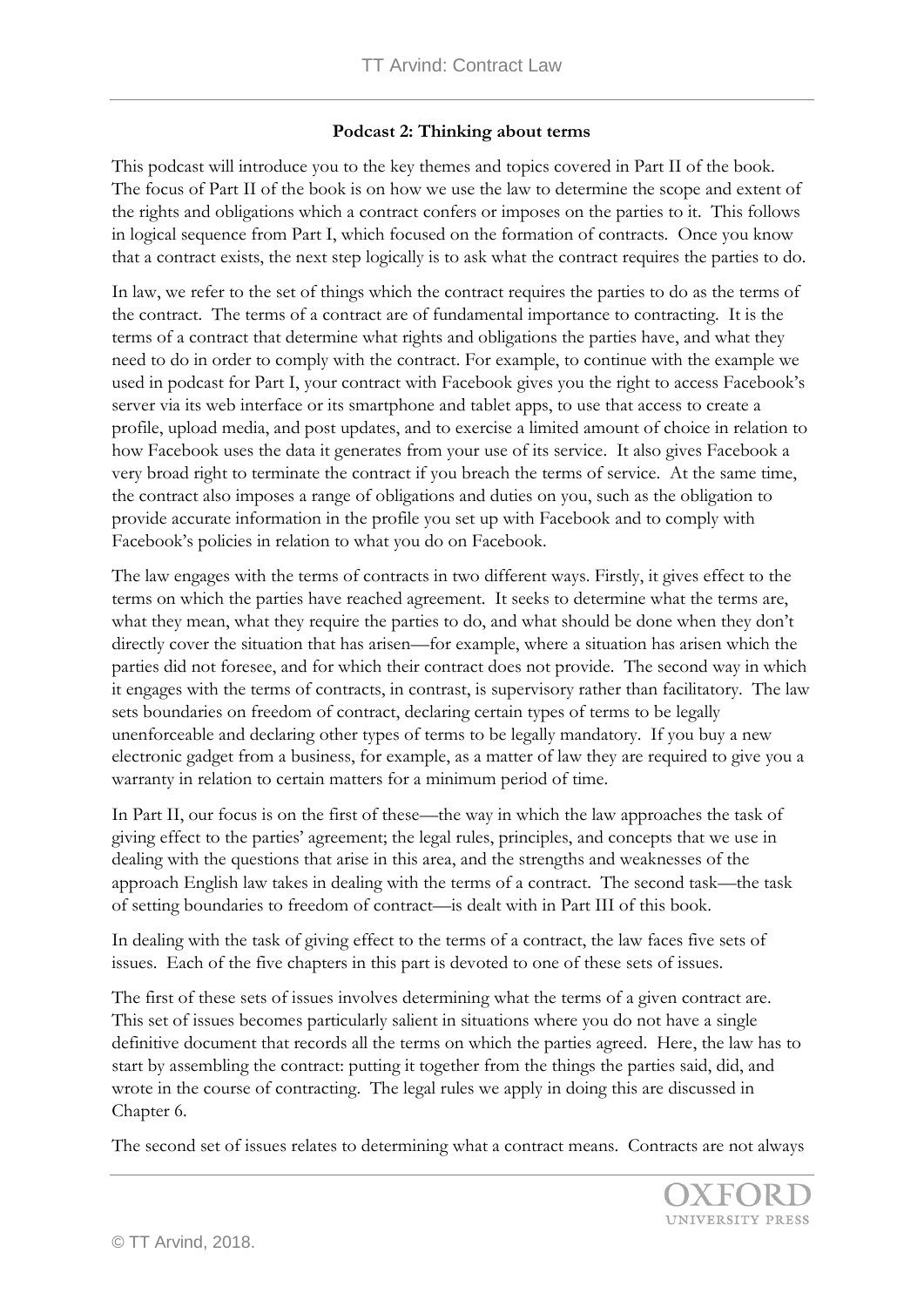written in the clearest of ways, and it is not always clear what a given term actually requires a party to do. To deal with this issue, we apply a set of rules that tell us how to interpret contractual terms. These rules are discussed in Chapter 7.

The third set of issues deals with the fact that contracts very often leave things unsaid. Not every duty to which a party is subject will be written down in a contract. It will sometimes be necessary to infer a party's duties from the other terms set out in the contract, or from the social or commercial context in which the transaction took place. In law, we deal with this issue through the rules connected with implied terms. These are discussed in Chapter 8.

The fourth set of issues arises because parties sometimes leave issues open at the time they enter into a contract, usually in the expectation that they will reach agreement on those issues at a future date. If they then do not reach agreement, the law faces a challenge because there are aspects of the transaction on which the parties haven't agreed on their rights and duties. The rules that are applied in order to deal with this problem are set out in Chapter 9.

The fifth, and final, set of issues arises because things sometimes change. Contracts are grounded in assumptions which the parties make. These assumptions often hold true, but sometimes they fall by the wayside, either because they were always wrong or because things changed to make them no longer true. The law has had to deal with a cases where precisely this happened, in circumstances ranging from the outbreak of war making shipping impossible, to municipal authorities condemning a very popular venue in a city just before a major rock concert was supposed to be held there. Chapter 10 discusses how English law approaches this task, and the main legal principles that are applied in dealing with it.

There is one important point which you should keep in mind when studying these doctrines. The law in relation to contractual terms is fundamentally about giving effect to the terms which the parties have selected. This means that judges see their job as being to figure out what the parties have actually agreed to do. This has two implications. Firstly, it means that judges do not try to make the contract fairer or more efficient. Tinkering with contracts is not the courts' job. Giving effect to the contract is the courts' job. Although the law sets some limits to freedom of contract, within those limits the parties' terms reign supreme. The result is that there are many cases in which the terms of the contract have been obviously flawed, and in which the courts have refused to fix the flaws. If the parties have produced flawed terms, then it is those flawed terms that will be enforced. Fixing the flaws is a task best left to the parties, rather than judges.

Secondly, virtually all the tests we will study in this Part are objective rather than subjective. You have already come across the objective test in relation to formation in Part I of the book, and it has an equal if not greater importance in relation to the terms of the contract. Judges are not telepaths. They cannot get into the parties' heads. Nor do they have time machines that will let them go back and figure out what the parties were thinking at a particular point of time. In deciding what the contract's terms are, what the terms mean, and what the terms require the parties to do, judges are basing their decision wholly on objective factors and criteria, and on how a reasonable person in possession of the facts would interpret the significance of the parties' words and deeds.

The legal rules and tests you will study in this part are therefore framed cautiously, to insulate judges from the temptation of rewriting a contract to 'fix' the problems it has or to make it more fair to both parties. They are also framed pragmatically, to yield sensible results even when the